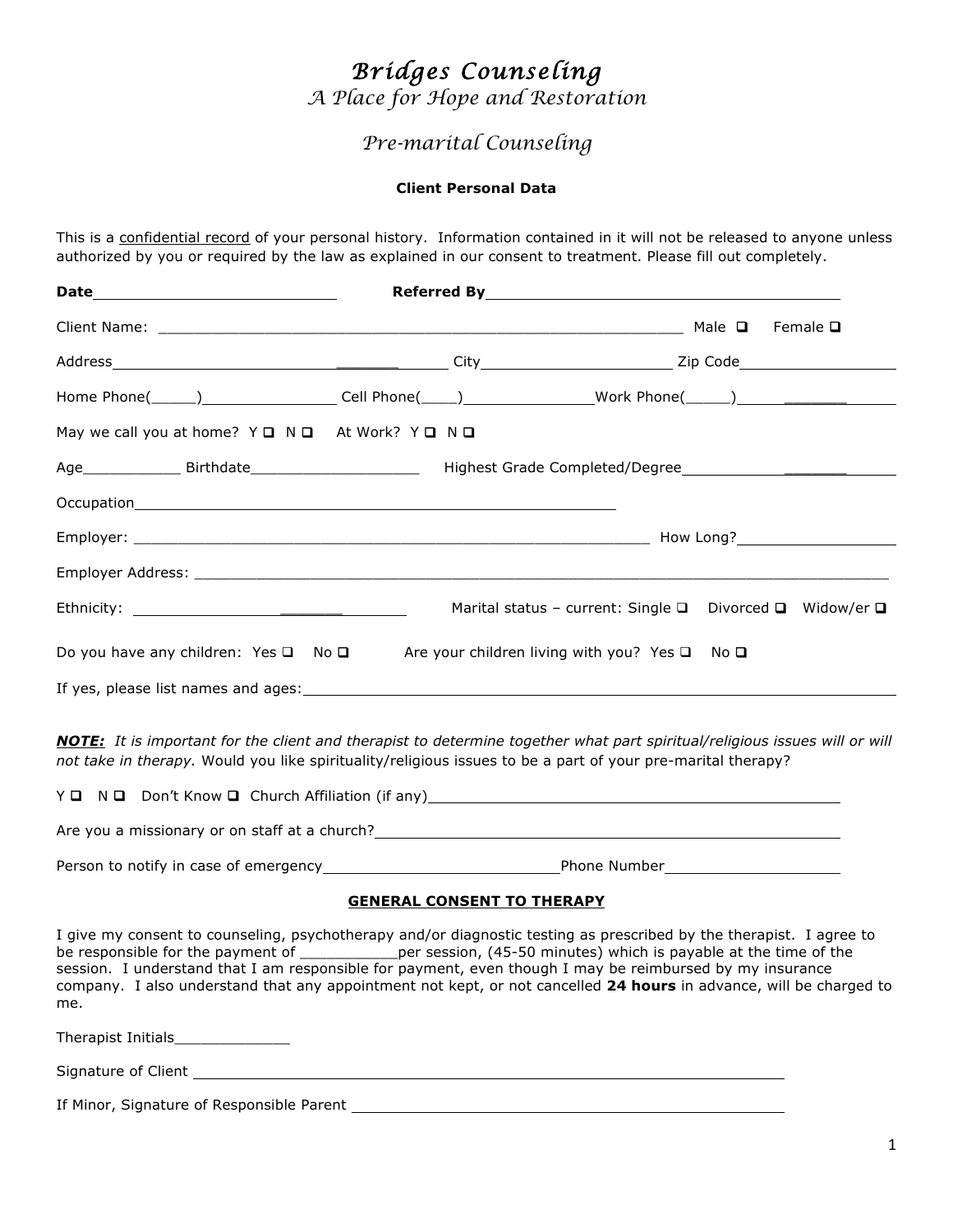#### **COUPLE INFORMATION**

|                                                                                                           |              | How long have you known your fiancé? ________________________How long have you been dating? __________________                                                                                                                |                            |  |  |
|-----------------------------------------------------------------------------------------------------------|--------------|-------------------------------------------------------------------------------------------------------------------------------------------------------------------------------------------------------------------------------|----------------------------|--|--|
| What do you hope to gain from pre-marital counseling?                                                     |              |                                                                                                                                                                                                                               |                            |  |  |
|                                                                                                           |              |                                                                                                                                                                                                                               |                            |  |  |
|                                                                                                           |              |                                                                                                                                                                                                                               |                            |  |  |
| Are there any particular areas that you are looking forward to discussing?                                |              |                                                                                                                                                                                                                               |                            |  |  |
|                                                                                                           |              |                                                                                                                                                                                                                               |                            |  |  |
|                                                                                                           |              | Does your church require pre-marital counseling in order to be married in the church? _______________________                                                                                                                 |                            |  |  |
|                                                                                                           |              | <b>FAMILY INFORMATION</b>                                                                                                                                                                                                     |                            |  |  |
|                                                                                                           |              |                                                                                                                                                                                                                               |                            |  |  |
|                                                                                                           |              | Did you grow up with both parents in the home? $Y \Box \ N \Box$ If your parents divorced, what age were you?                                                                                                                 |                            |  |  |
|                                                                                                           |              | Did your parents remarry following divorce? $Y \square \square \square$ If yes, what age were you?                                                                                                                            |                            |  |  |
|                                                                                                           |              | List names and ages of family members involved in therapy and the state of the control of the control of the control of the control of the control of the control of the control of the control of the control of the control |                            |  |  |
|                                                                                                           |              | Please indicate any family history of the following by checking the appropriate box.                                                                                                                                          |                            |  |  |
| о<br>Sexual abuse                                                                                         |              | о<br><b>Chronic Mental Illness</b>                                                                                                                                                                                            |                            |  |  |
| o<br>о<br>Substance Abuse                                                                                 |              | Eating Disorder                                                                                                                                                                                                               |                            |  |  |
| □<br>Suicidality                                                                                          |              | о                                                                                                                                                                                                                             |                            |  |  |
| <b>TREATMENT/THERAPY HISTORY</b>                                                                          |              |                                                                                                                                                                                                                               |                            |  |  |
| Are you currently in therapy elsewhere? Y / N                                                             |              |                                                                                                                                                                                                                               |                            |  |  |
| Have you ever had any previous counseling or psychotherapy? YQ NQ<br>If YES, please list from most recent |              |                                                                                                                                                                                                                               |                            |  |  |
|                                                                                                           |              |                                                                                                                                                                                                                               |                            |  |  |
| <b>PROBLEM</b>                                                                                            | <b>DATES</b> | THERAPIST & LOCATION                                                                                                                                                                                                          | Was Therapy<br>Successful? |  |  |
|                                                                                                           |              |                                                                                                                                                                                                                               |                            |  |  |

Have you ever attempted suicide?  $Y \square \neg N \square$  If YES, when?